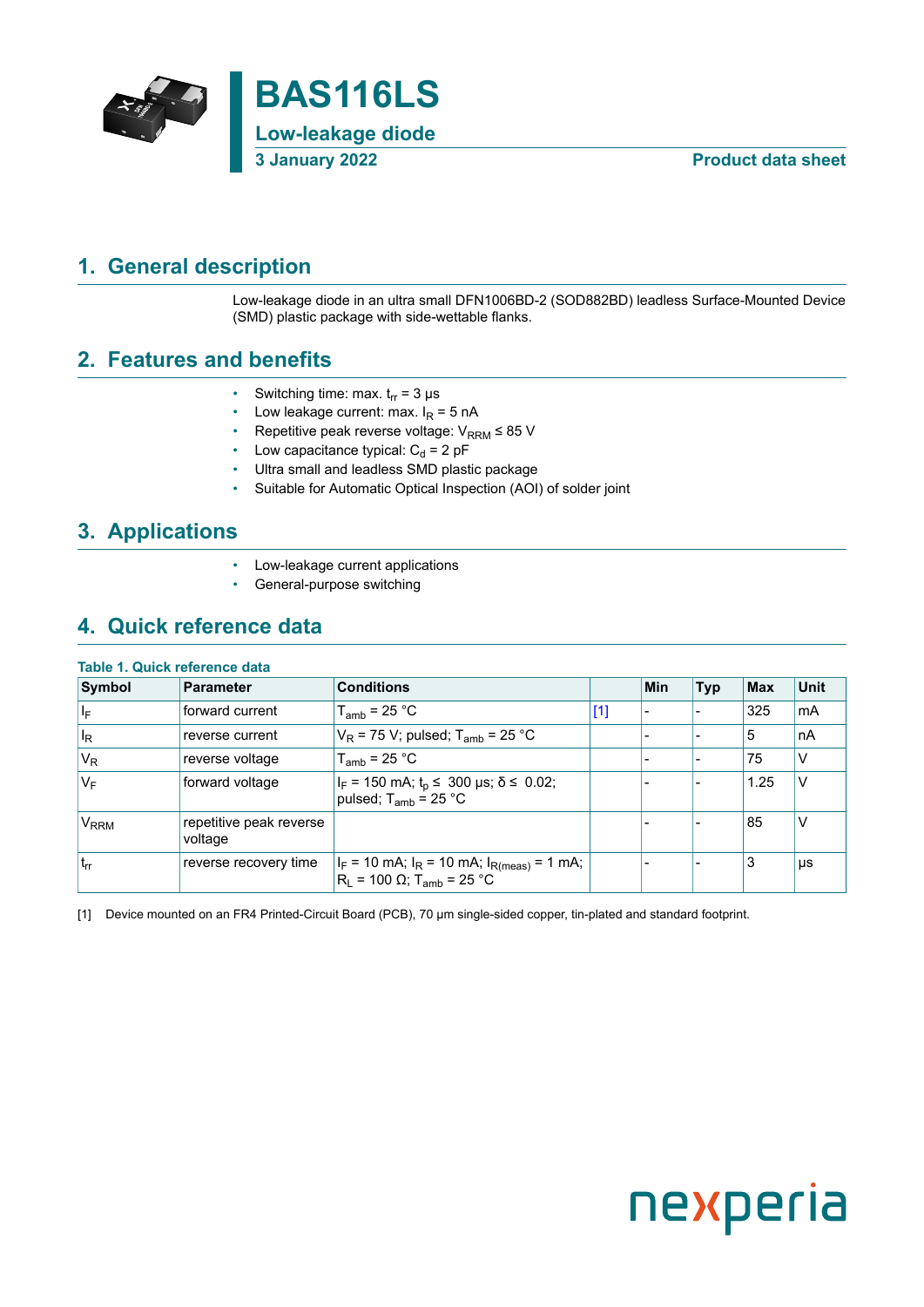### <span id="page-1-1"></span><span id="page-1-0"></span>**5. Pinning information**

| <b>Table 2. Pinning information</b> |        |                    |                           |                       |  |  |  |  |
|-------------------------------------|--------|--------------------|---------------------------|-----------------------|--|--|--|--|
| Pin                                 | Symbol | <b>Description</b> | <b>Simplified outline</b> | <b>Graphic symbol</b> |  |  |  |  |
|                                     | К      | cathode            |                           |                       |  |  |  |  |
| $\overline{2}$                      | A      | anode              | $\overline{2}$            | $K + A$               |  |  |  |  |
|                                     |        |                    | Transparent<br>top view   | aaa-028035            |  |  |  |  |
|                                     |        |                    | DFN1006BD-2 (SOD882BD)    |                       |  |  |  |  |

### <span id="page-1-2"></span>**6. Ordering information**

| <b>Table 3. Ordering information</b> |             |                                                                                                                                                               |                |  |  |  |
|--------------------------------------|-------------|---------------------------------------------------------------------------------------------------------------------------------------------------------------|----------------|--|--|--|
| Type number                          | Package     |                                                                                                                                                               |                |  |  |  |
|                                      | <b>Name</b> | <b>Description</b>                                                                                                                                            | <b>Version</b> |  |  |  |
| BAS116LS                             |             | DFN1006BD-2 Leadless ultra small plastic package with side-wettable<br>flanks (SWF); 2 terminals; 0.65 mm pitch; 1 mm x 0.6 mm<br>$\vert x\vert 0.47$ mm body | SOD882BD       |  |  |  |

#### <span id="page-1-3"></span>**7. Marking**

| <b>Table 4. Marking codes</b> |                     |  |  |  |  |
|-------------------------------|---------------------|--|--|--|--|
| Type number                   | <b>Marking code</b> |  |  |  |  |
| BAS116LS                      | 9 <sup>C</sup>      |  |  |  |  |

#### <span id="page-1-4"></span>**8. Limiting values**

#### **Table 5. Limiting values**

*In accordance with the Absolute Maximum Rating System (IEC 60134).*

| Symbol                      | <b>Parameter</b>                       | <b>Conditions</b>                                  |       | <b>Min</b> | <b>Max</b> | <b>Unit</b> |
|-----------------------------|----------------------------------------|----------------------------------------------------|-------|------------|------------|-------------|
| $V_R$                       | reverse voltage                        | $T_{amb}$ = 25 °C                                  |       |            | 75         | ٧           |
| <b>V<sub>RRM</sub></b>      | repetitive peak reverse<br>voltage     |                                                    |       |            | 85         | V           |
| $ I_F $                     | forward current                        | $T_{amb}$ = 25 °C                                  | $[1]$ |            | 325        | mA          |
| <b>FRM</b>                  | repetitive peak forward<br>current     | $t_0$ ≤ 0.5 ms; δ ≤ 0.25; T <sub>amb</sub> = 25 °C |       |            | 700        | mA          |
| <b>IFSM</b>                 | non-repetitive peak<br>forward current | $t_p$ = 100 µs; square wave                        |       |            | 14         | l A         |
|                             |                                        | $t_0$ = 1 ms; square wave                          |       |            | 1.5        | Α           |
|                             |                                        | $t_{p}$ = 1 s; square wave                         |       |            | 0.5        | A           |
| $P_{\text{tot}}$            | total power dissipation                | $T_{amb}$ $\leq$ 25 °C                             | $[1]$ |            | 345        | mW          |
|                             |                                        |                                                    | [2]   |            | 645        | mW          |
| $T_j$                       | junction temperature                   |                                                    |       |            | 150        | $^{\circ}C$ |
| $\mathsf{T}_{\mathsf{amb}}$ | ambient temperature                    |                                                    |       | -55        | 150        | $^{\circ}C$ |
| ${\mathsf T}_{\text{stg}}$  | storage temperature                    |                                                    |       | -65        | 150        | $^{\circ}C$ |

[1] Device mounted on an FR4 Printed-Circuit Board (PCB), 70 µm single-sided copper, tin-plated and standard footprint.

[2] Device mounted on an FR4 PCB, 70 µm single-sided copper, tin-plated, mounting pad for cathode 1 cm<sup>2</sup>.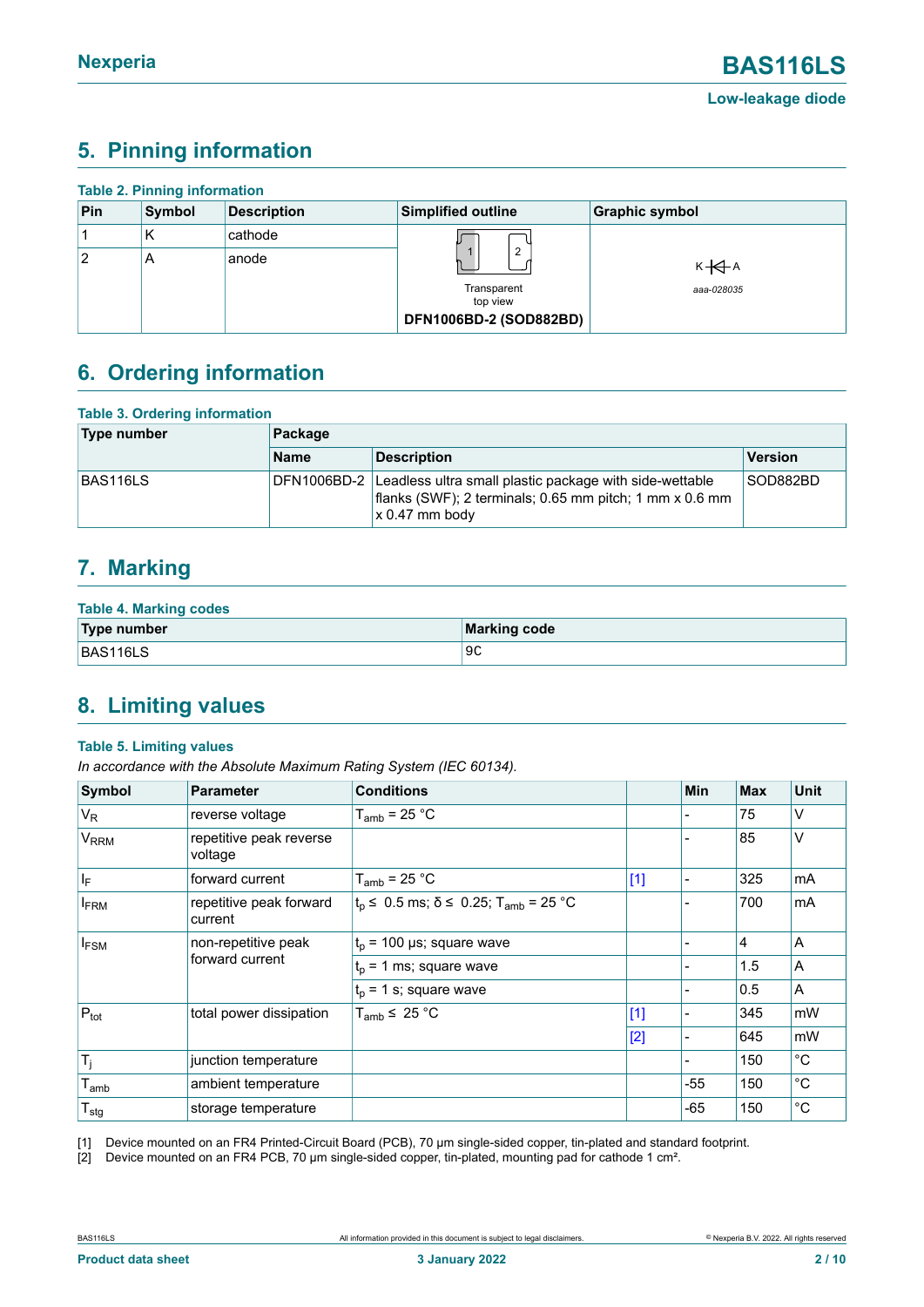### <span id="page-2-1"></span><span id="page-2-0"></span>**9. Thermal characteristics**

#### **Table 6. Thermal characteristics**

| Symbol        | Parameter                             | <b>Conditions</b> | Min | <b>Typ</b> | Max | Unit |
|---------------|---------------------------------------|-------------------|-----|------------|-----|------|
| $R_{th(j-a)}$ | ⊥thermal resistance from Lin free air |                   |     |            | 360 | K/W  |
|               | liunction to ambient                  |                   | -   | -          | 195 | K/W  |

[1] Device mounted on an FR4 PCB, 70 µm single-sided copper, tin-plated and standard footprint.

[2] Device mounted on an FR4 PCB, 70 µm single-sided copper, tin-plated, mounting pad for cathode 1 cm².

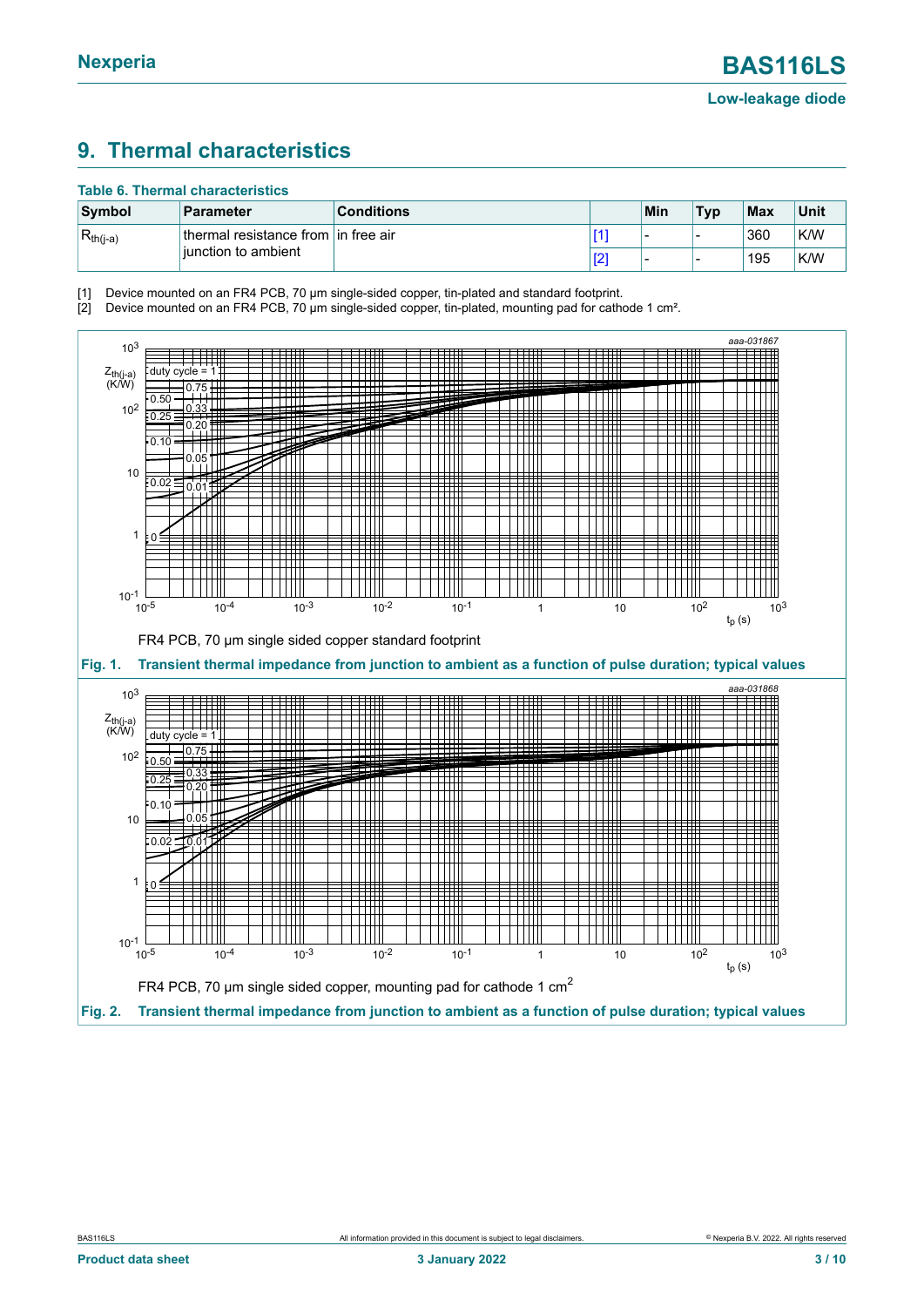### <span id="page-3-0"></span>**10. Characteristics**

| <b>Table 7. Characteristics</b> |                       |                                                                                                 |            |         |      |             |
|---------------------------------|-----------------------|-------------------------------------------------------------------------------------------------|------------|---------|------|-------------|
| Symbol                          | Parameter             | <b>Conditions</b>                                                                               | <b>Min</b> | $ $ Typ | Max  | <b>Unit</b> |
| $V_F$                           | forward voltage       | $I_F = 1$ mA; $t_p \le 300$ µs; $\delta \le 0.02$ ;<br>pulsed; $T_{amb}$ = 25 °C                |            |         | 0.9  | $\vee$      |
|                                 |                       | $I_F$ = 10 mA; $t_p$ ≤ 300 µs; $\delta$ ≤ 0.02;<br>pulsed; $T_{amb}$ = 25 °C                    |            |         |      | V           |
|                                 |                       | $I_F = 50$ mA; $t_p \le 300$ µs; $\delta \le 0.02$ ;<br>pulsed; $T_{amb}$ = 25 °C               |            |         | 1.1  | V           |
|                                 |                       | $I_F$ = 150 mA; $t_p$ ≤ 300 µs; $\delta$ ≤ 0.02;<br>pulsed; $T_{amb}$ = 25 °C                   |            |         | 1.25 | V           |
| $ I_R$                          | reverse current       | $V_R$ = 75 V; pulsed; T <sub>amb</sub> = 25 °C                                                  |            |         | 5    | nA          |
|                                 |                       | $V_R$ = 75 V; pulsed; T <sub>amb</sub> = 150 °C                                                 |            |         | 80   | nA          |
| $C_d$                           | diode capacitance     | $V_R = 0 V$ ; f = 1 MHz; T <sub>amb</sub> = 25 °C                                               |            | 12      |      | pF          |
| $ t_{rr} $                      | reverse recovery time | $ I_F = 10$ mA; $I_R = 10$ mA; $I_{R(meas)} = 1$ mA;<br>$R_1 = 100$ Ω; T <sub>amb</sub> = 25 °C |            |         | 3    | μs          |
|                                 |                       |                                                                                                 |            |         |      |             |

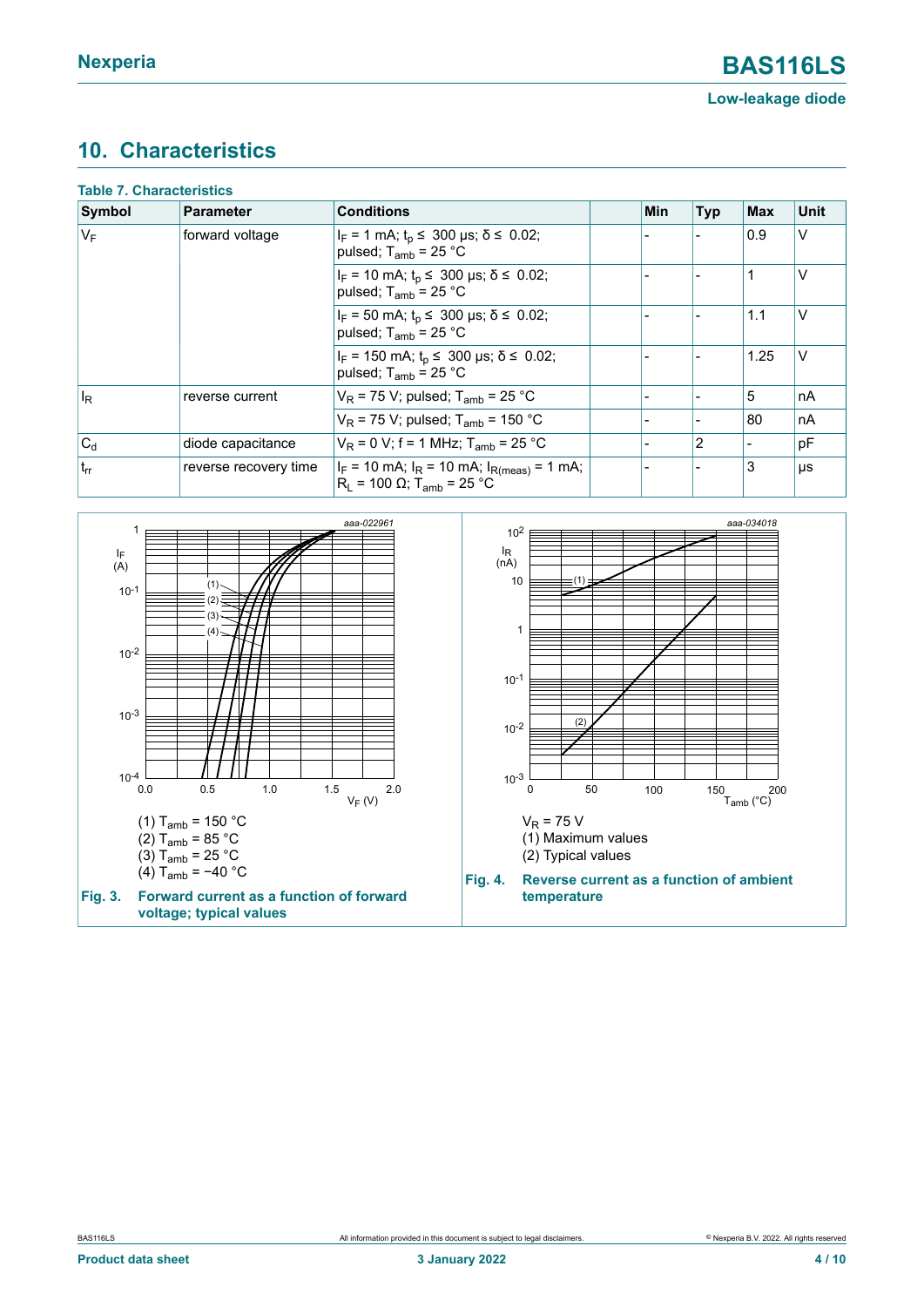## **Nexperia BAS116LS**

#### **Low-leakage diode**

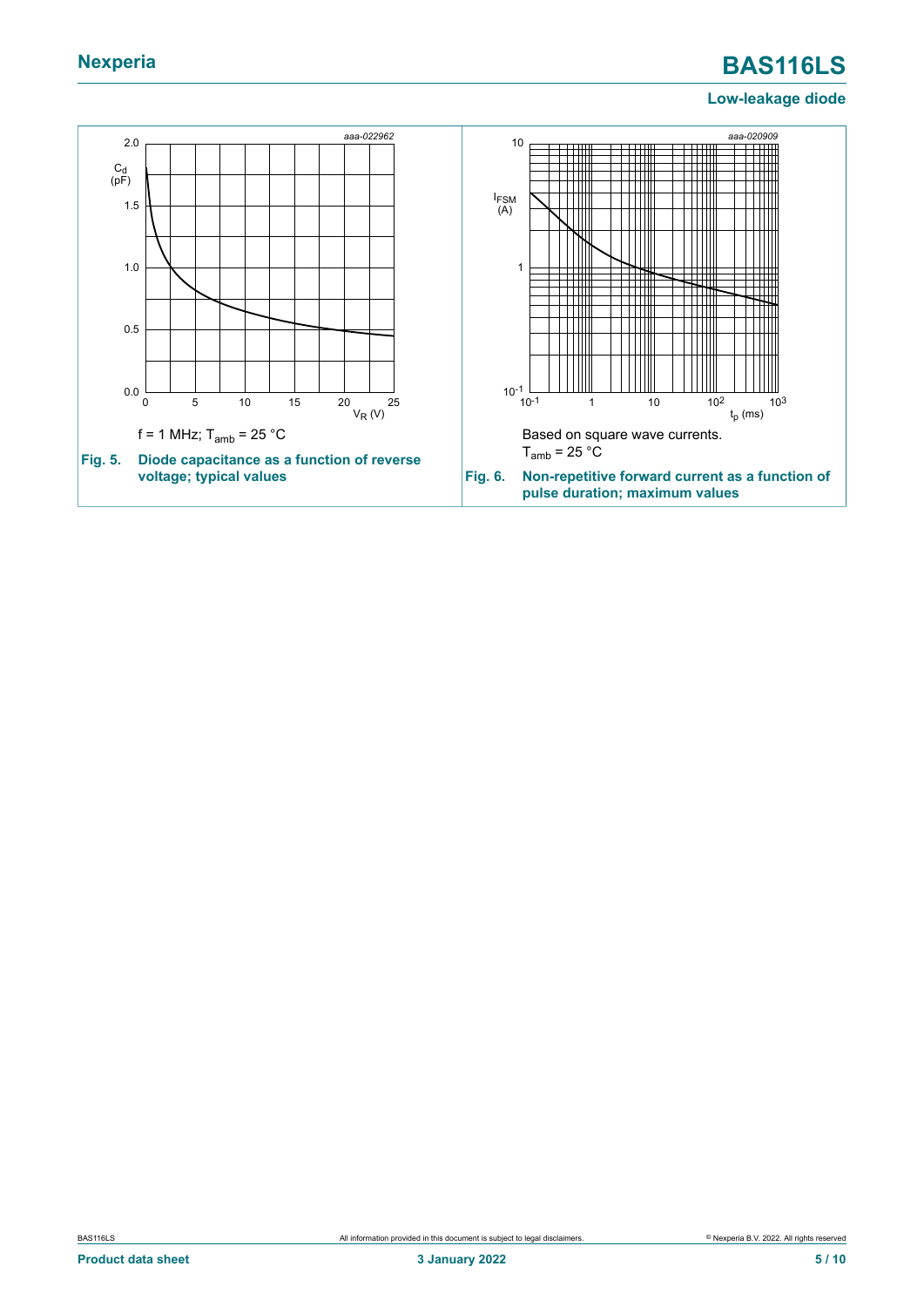### <span id="page-5-0"></span>**11. Test information**



#### <span id="page-5-1"></span>**12. Package outline**

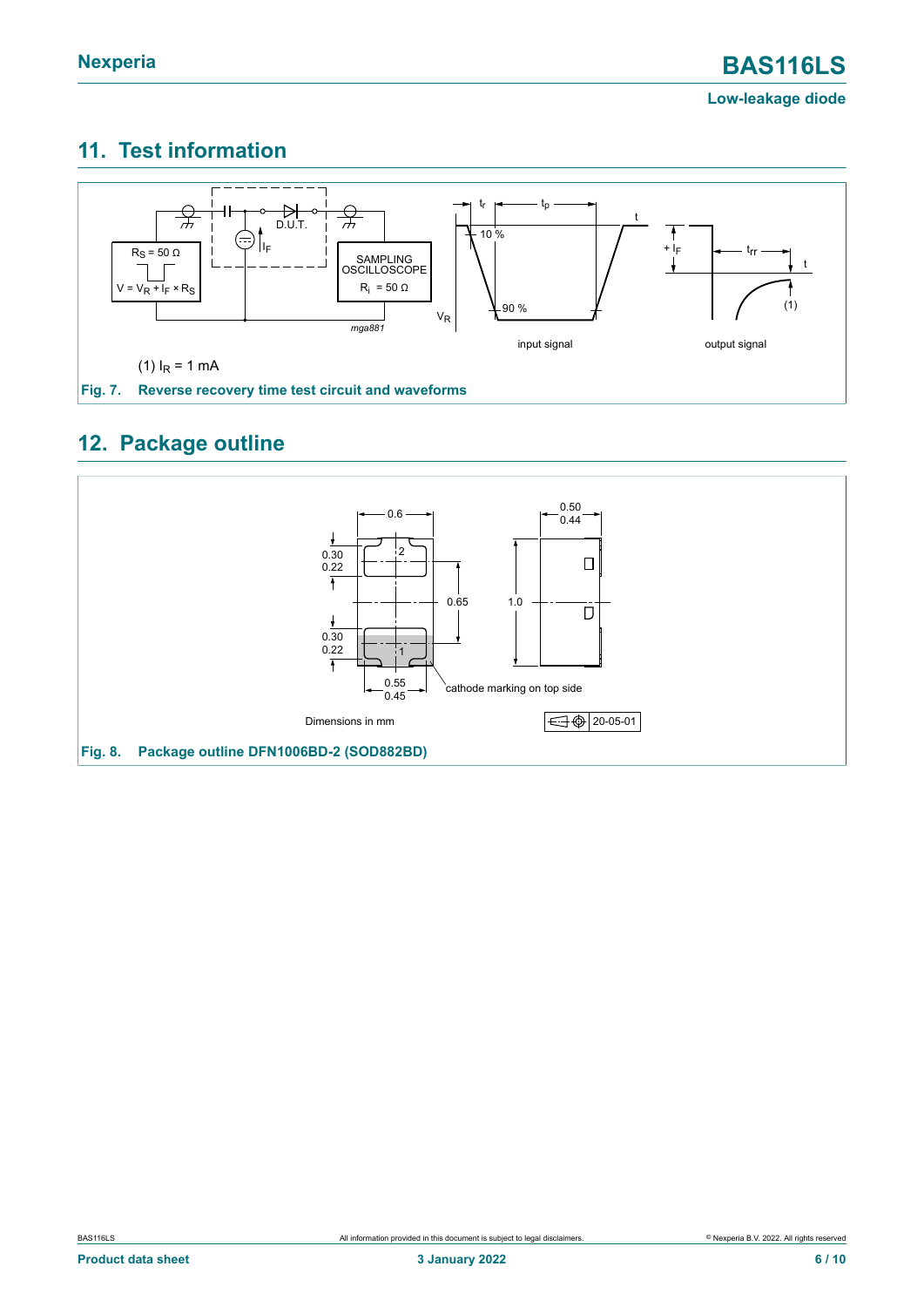### <span id="page-6-0"></span>**13. Soldering**

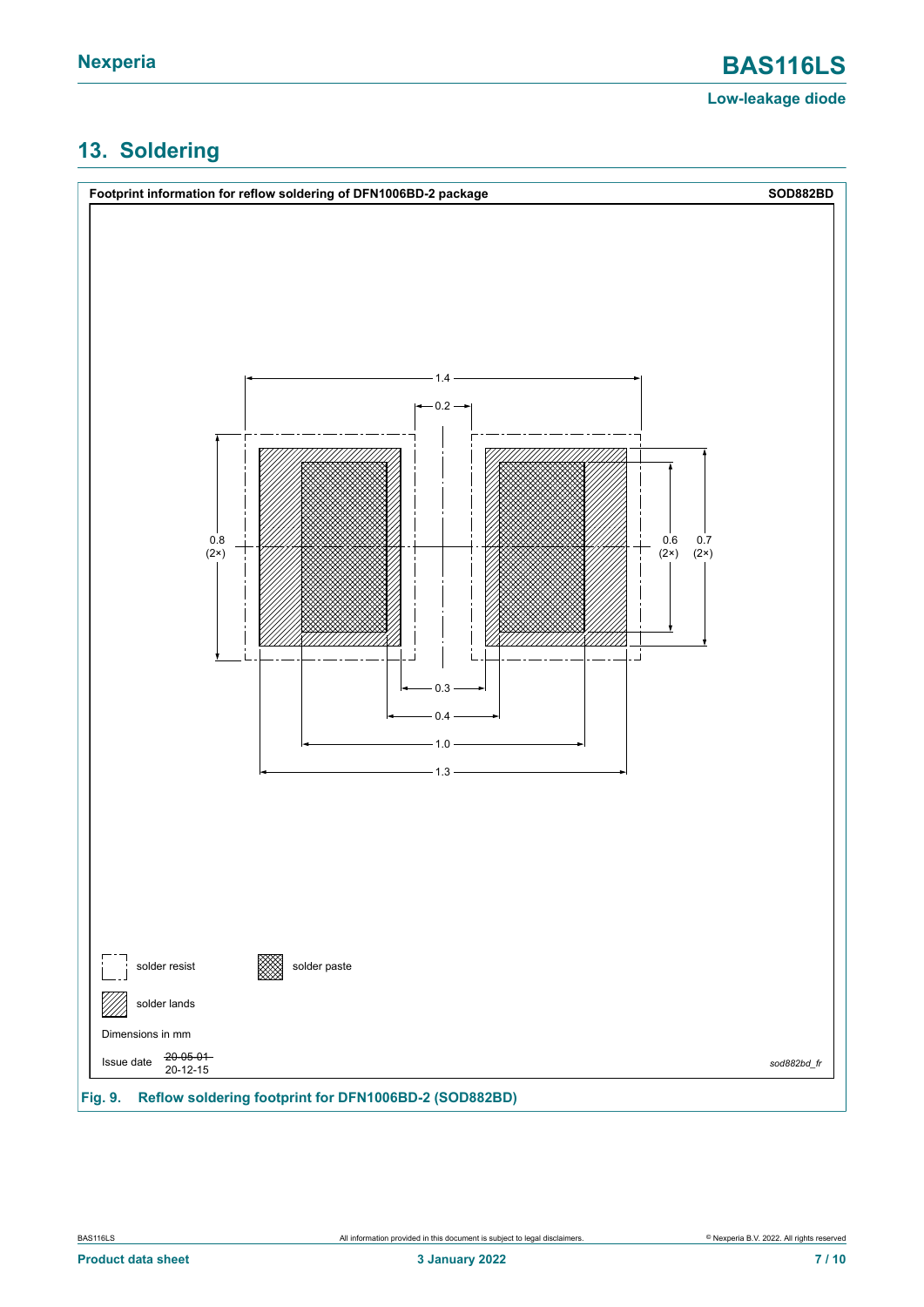### <span id="page-7-0"></span>**14. Revision history**

| <b>Table 8. Revision history</b> |               |                    |               |                   |  |  |
|----------------------------------|---------------|--------------------|---------------|-------------------|--|--|
| Data sheet ID                    | ∣Release date | ⊺Data sheet status | Change notice | <b>Supersedes</b> |  |  |
| <b>BAS116LS v.1</b>              | 20220103      | Product data sheet |               |                   |  |  |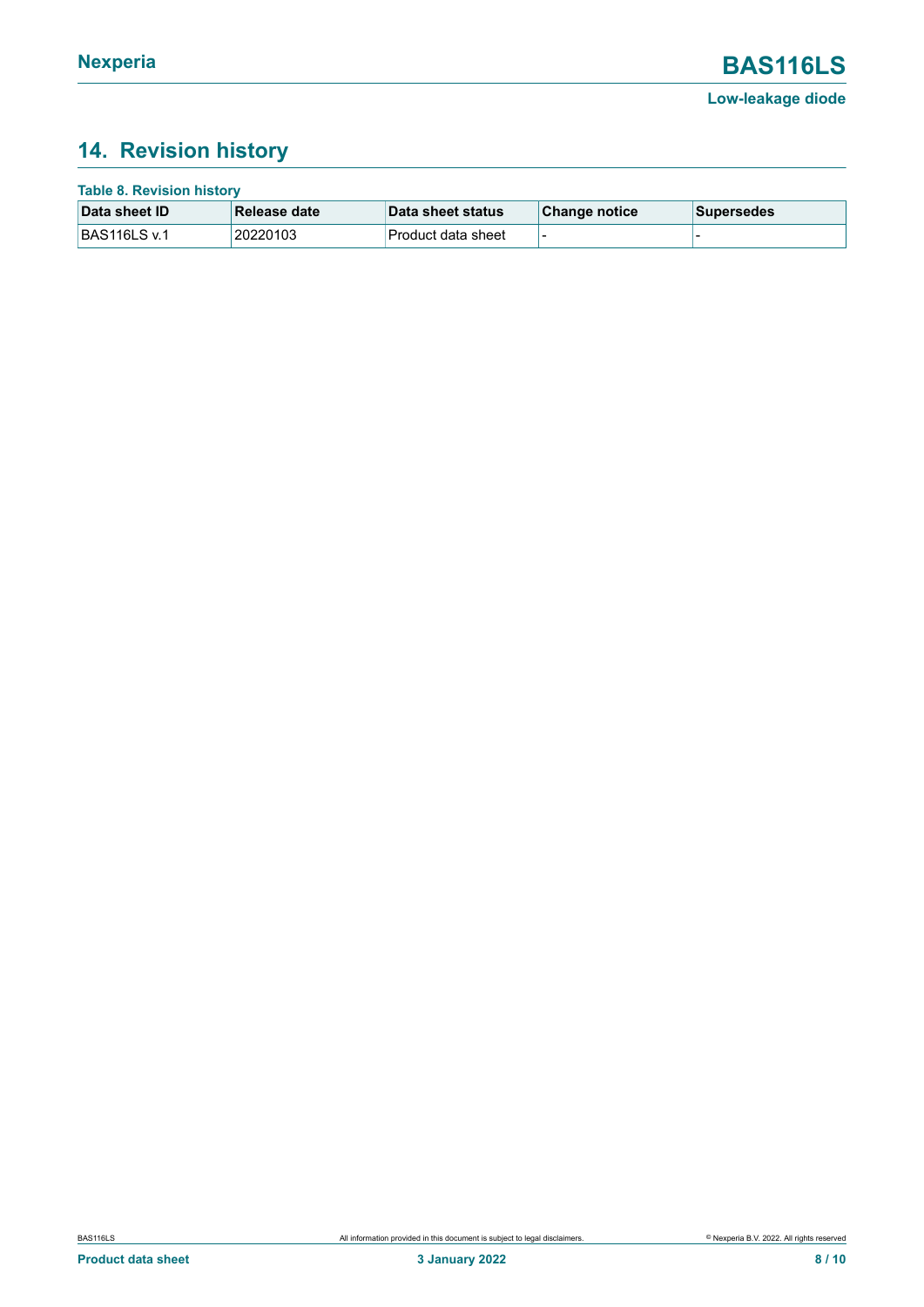### **Nexperia BAS116LS**

#### **Low-leakage diode**

### <span id="page-8-0"></span>**15. Legal information**

#### **Data sheet status**

| Document status<br>$[1]$ [2]      | Product<br>status [3] | <b>Definition</b>                                                                           |
|-----------------------------------|-----------------------|---------------------------------------------------------------------------------------------|
| Objective [short]<br>data sheet   | Development           | This document contains data from<br>the objective specification for<br>product development. |
| Preliminary [short]<br>data sheet | Qualification         | This document contains data from<br>the preliminary specification.                          |
| Product [short]<br>data sheet     | Production            | This document contains the product<br>specification.                                        |

[1] Please consult the most recently issued document before initiating or completing a design.

- The term 'short data sheet' is explained in section "Definitions".
- [3] The product status of device(s) described in this document may have changed since this document was published and may differ in case of multiple devices. The latest product status information is available on the internet at [https://www.nexperia.com.](https://www.nexperia.com)

#### **Definitions**

**Draft** — The document is a draft version only. The content is still under internal review and subject to formal approval, which may result in modifications or additions. Nexperia does not give any representations or warranties as to the accuracy or completeness of information included herein and shall have no liability for the consequences of use of such information.

**Short data sheet** — A short data sheet is an extract from a full data sheet with the same product type number(s) and title. A short data sheet is intended for quick reference only and should not be relied upon to contain detailed and full information. For detailed and full information see the relevant full data sheet, which is available on request via the local Nexperia sales office. In case of any inconsistency or conflict with the short data sheet, the full data sheet shall prevail.

**Product specification** — The information and data provided in a Product data sheet shall define the specification of the product as agreed between Nexperia and its customer, unless Nexperia and customer have explicitly agreed otherwise in writing. In no event however, shall an agreement be valid in which the Nexperia product is deemed to offer functions and qualities beyond those described in the Product data sheet.

#### **Disclaimers**

**Limited warranty and liability** — Information in this document is believed to be accurate and reliable. However, Nexperia does not give any representations or warranties, expressed or implied, as to the accuracy or completeness of such information and shall have no liability for the consequences of use of such information. Nexperia takes no responsibility for the content in this document if provided by an information source outside of Nexperia.

In no event shall Nexperia be liable for any indirect, incidental, punitive, special or consequential damages (including - without limitation - lost profits, lost savings, business interruption, costs related to the removal or replacement of any products or rework charges) whether or not such damages are based on tort (including negligence), warranty, breach of contract or any other legal theory.

Notwithstanding any damages that customer might incur for any reason whatsoever, Nexperia's aggregate and cumulative liability towards customer for the products described herein shall be limited in accordance with the Terms and conditions of commercial sale of Nexperia.

**Right to make changes** — Nexperia reserves the right to make changes to information published in this document, including without limitation specifications and product descriptions, at any time and without notice. This document supersedes and replaces all information supplied prior to the publication hereof

**Suitability for use** — Nexperia products are not designed, authorized or warranted to be suitable for use in life support, life-critical or safety-critical systems or equipment, nor in applications where failure or malfunction of an Nexperia product can reasonably be expected to result in personal

injury, death or severe property or environmental damage. Nexperia and its suppliers accept no liability for inclusion and/or use of Nexperia products in such equipment or applications and therefore such inclusion and/or use is at the customer's own risk.

**Quick reference data** — The Quick reference data is an extract of the product data given in the Limiting values and Characteristics sections of this document, and as such is not complete, exhaustive or legally binding.

**Applications** — Applications that are described herein for any of these products are for illustrative purposes only. Nexperia makes no representation or warranty that such applications will be suitable for the specified use without further testing or modification.

Customers are responsible for the design and operation of their applications and products using Nexperia products, and Nexperia accepts no liability for any assistance with applications or customer product design. It is customer's sole responsibility to determine whether the Nexperia product is suitable and fit for the customer's applications and products planned, as well as for the planned application and use of customer's third party customer(s). Customers should provide appropriate design and operating safeguards to minimize the risks associated with their applications and products.

Nexperia does not accept any liability related to any default, damage, costs or problem which is based on any weakness or default in the customer's applications or products, or the application or use by customer's third party customer(s). Customer is responsible for doing all necessary testing for the customer's applications and products using Nexperia products in order to avoid a default of the applications and the products or of the application or use by customer's third party customer(s). Nexperia does not accept any liability in this respect.

**Limiting values** — Stress above one or more limiting values (as defined in the Absolute Maximum Ratings System of IEC 60134) will cause permanent damage to the device. Limiting values are stress ratings only and (proper) operation of the device at these or any other conditions above those given in the Recommended operating conditions section (if present) or the Characteristics sections of this document is not warranted. Constant or repeated exposure to limiting values will permanently and irreversibly affect the quality and reliability of the device.

**Terms and conditions of commercial sale** — Nexperia products are sold subject to the general terms and conditions of commercial sale, as published at [http://www.nexperia.com/profile/terms,](http://www.nexperia.com/profile/terms) unless otherwise agreed in a valid written individual agreement. In case an individual agreement is concluded only the terms and conditions of the respective agreement shall apply. Nexperia hereby expressly objects to applying the customer's general terms and conditions with regard to the purchase of Nexperia products by customer.

**No offer to sell or license** — Nothing in this document may be interpreted or construed as an offer to sell products that is open for acceptance or the grant, conveyance or implication of any license under any copyrights, patents or other industrial or intellectual property rights.

**Export control** — This document as well as the item(s) described herein may be subject to export control regulations. Export might require a prior authorization from competent authorities.

**Non-automotive qualified products** — Unless this data sheet expressly states that this specific Nexperia product is automotive qualified, the product is not suitable for automotive use. It is neither qualified nor tested in accordance with automotive testing or application requirements. Nexperia accepts no liability for inclusion and/or use of non-automotive qualified products in automotive equipment or applications.

In the event that customer uses the product for design-in and use in automotive applications to automotive specifications and standards, customer (a) shall use the product without Nexperia's warranty of the product for such automotive applications, use and specifications, and (b) whenever customer uses the product for automotive applications beyond Nexperia's specifications such use shall be solely at customer's own risk, and (c) customer fully indemnifies Nexperia for any liability, damages or failed product claims resulting from customer design and use of the product for automotive applications beyond Nexperia's standard warranty and Nexperia's product specifications.

**Translations** — A non-English (translated) version of a document is for reference only. The English version shall prevail in case of any discrepancy between the translated and English versions.

#### **Trademarks**

Notice: All referenced brands, product names, service names and trademarks are the property of their respective owners.